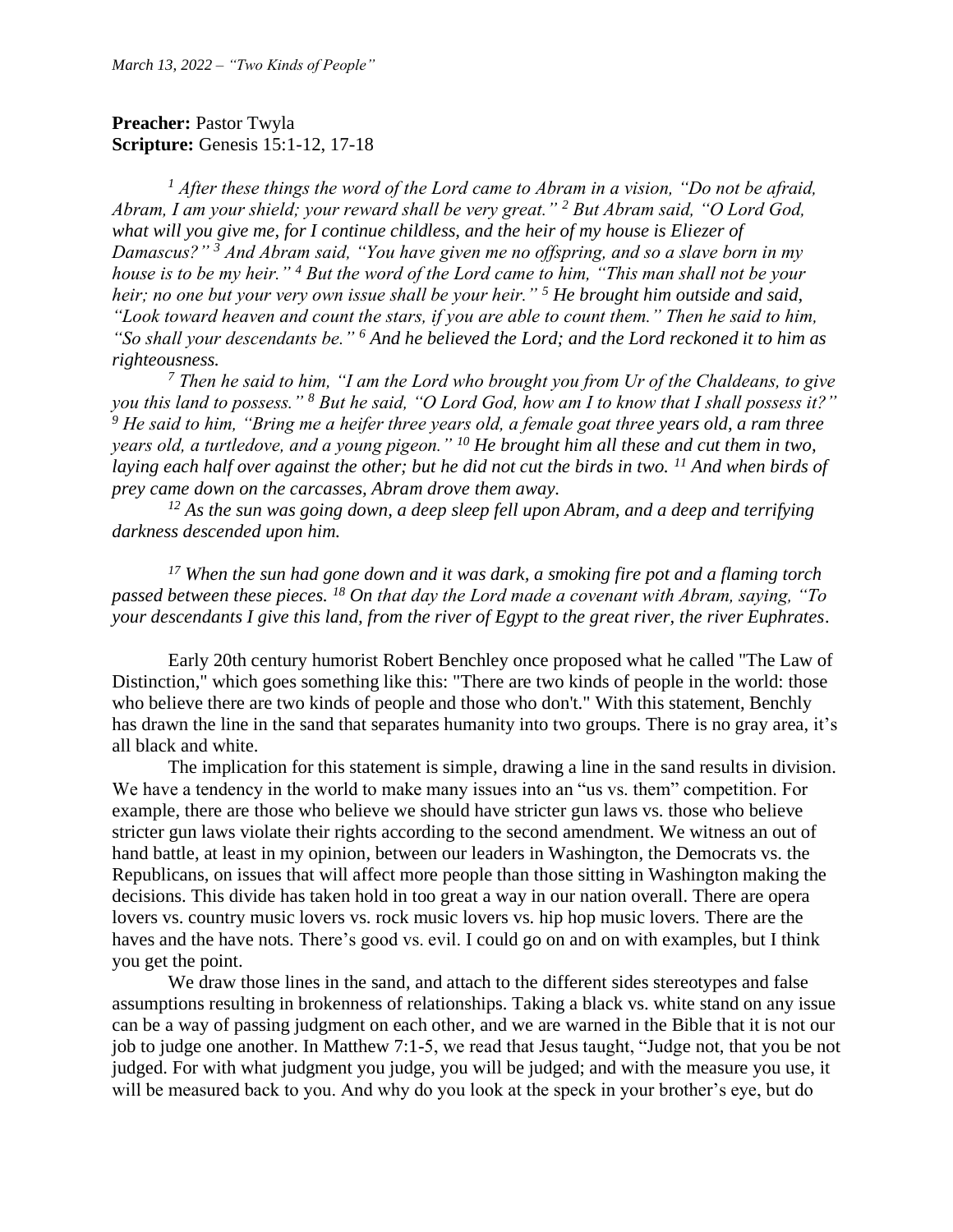not consider the plank in your own eye? Or how can you say to your brother, 'Let me remove the speck from your eye;' and look, a plank is in your own eye? Hypocrite! First remove the plank from your own eye, and then you will see clearly to remove the speck from your brother's eye."

We are not supposed to judge others, but God has no such limitations, and the story of Scripture is the story about how God is distinct from humans, but also a story about how God makes distinctions between those humans based on their responses to God. There are those who are faithful and those who are not.

The scripture from Genesis that Ann/Eunice read a few moments ago gives us an example of faithfulness through the story of Abraham. Abraham, we learn throughout his entire story, was a man faithful to God; but that's not to say that he did not have those moments when his faith was challenged.

In Chapter 12 of Genesis, God tells 75-year-old Abram, which was his name until God changed it to Abraham later in time, to pack up all his things, his family, his workers, everything, and move out to a place where God would lead him. God promised Abram that if he was obedient, Abram would be blessed and become a great nation, and other nations would be blessed through his descendants.

Now, if Abram was to have any descendants God's promise would need to include a miracle. Sarai, his wife was far beyond childbearing age, and had never been able to conceive. How would it be possible for Abram to have descendants if he did not have his own children. But we are not told that Abram questioned God about this. He just packed up and did as God instructed.

In Genesis 12:7 we find the entourage traveled quite some distance and God appeared to Abram again and said, "I will give this land before you to your children." At that very spot then, Abram built an altar to God, but still did not question God about how he would have descendants if he had no children. God never did give Abram a timeline, God simply commanded Abram to take a risk, to step out in faith, into a future he could not see clearly.

The African impala can jump to a height of over 10 feet and cover a distance of greater than 30 feet. Yet these magnificent creatures can be kept in an enclosure in any zoo with a 3-foot wall. The animals will not jump if they cannot see where their feet will fall. Faith is the ability to trust what we cannot see, and with faith we are freed from the flimsy enclosures of life that only fear allows to entrap us. Faithfulness requires a willingness to take risks for God.

With faith in God, Abram was obedient to God's command. It was not without some difficulties along the way; even so he kept walking, to where he did not know yet. His trust in God to keep His promises carried Abram through the difficulties; although Abram still did not handle all of the difficulties they encountered wisely. Fortunately, God was forgiving along the way.

By the time we get to chapter fifteen of Genesis, we see that Abram's beginning to have some second thoughts about whether God will keep His promises. Abram was doing his part by doing what God asked him to do, yet Abram and Sarai remained childless. He questioned God about this delay in Sarai baring a child.

How did God respond to Abram's questioning? God did not respond with immediate action or with enlightenment on a timeline. God simply reaffirms his promise to Abram. God directs Abram's attention to the sky and challenges him to count the stars. God told Abram as he looked at the stars, "So shall your offspring be." *This may be understood as God telling Abram that he would have lots and lots and lots of descendants. But God was making another point too.*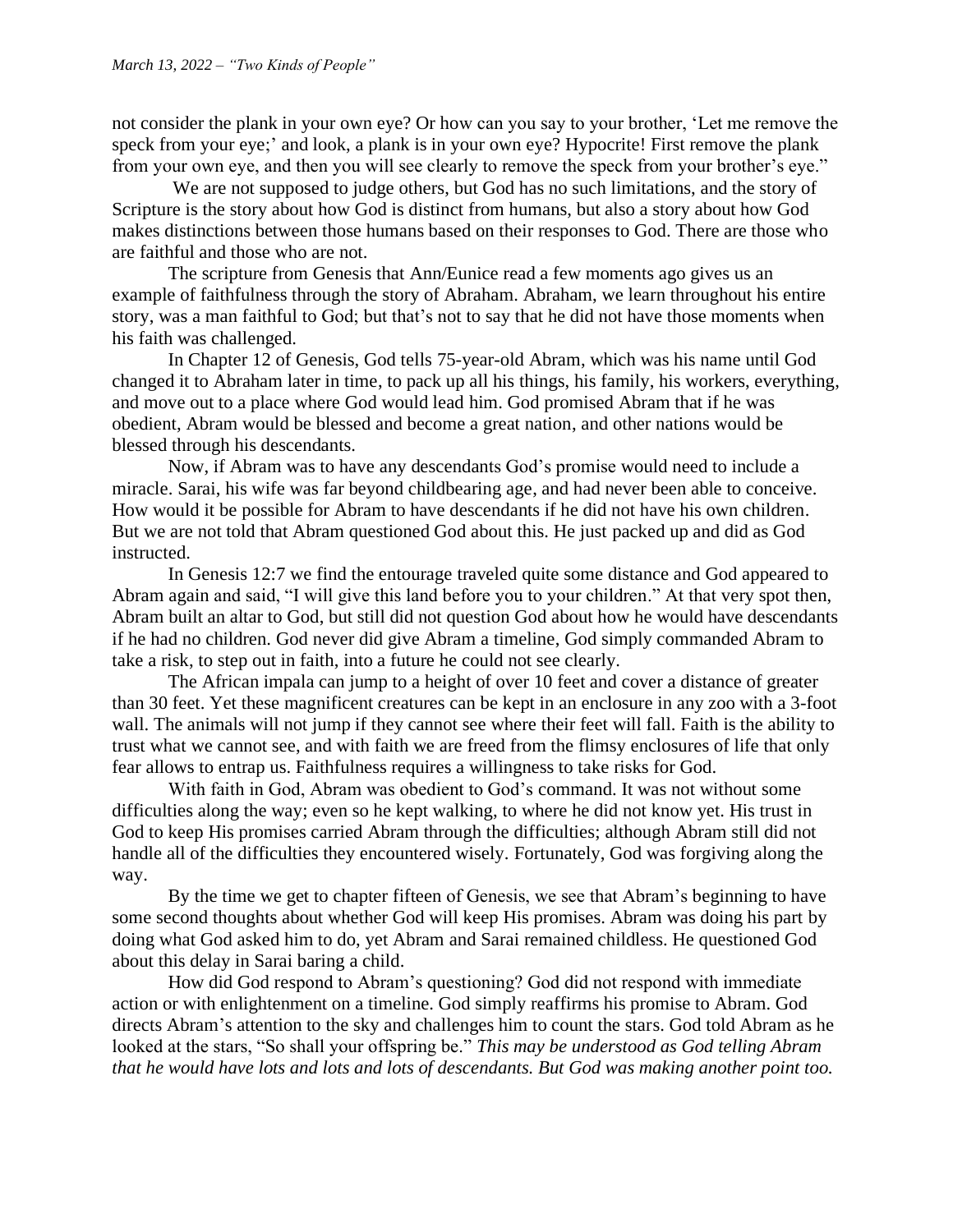*God was also making the point that if He could make all of those stars, God can still give Abram a son. God is that great!* God can do anything!

So, once again, God does not give Abram a timeline for the fulfillment of his promise to Abram. In spite of this omission, Abram again believed and trusted God to keep his word. God credited Abram with being a righteous man, a man working out his relationship with God and in doing so, strengthened it. **Notice**, God was **not** saying Abram was a righteous man because he was doing everything perfectly and never had any doubts. He was righteous because, with faith, he worked on his relationship with God, one step at a time.

"We too can strengthen our relationship with God by trusting God. Our outward actions such as church attendance, prayer, and good deeds will not by themselves make us right with God. A right relationship is based on faith – the heartfelt inner confidence that God is who he says he is and does what he says he will do. Right actions will follow naturally as by-products." (Life Application Bible)

Another sign of faithfulness is living with hope. God rewards those who live and serve within the tension of hopefulness. In this story the reward is not a prize earned, but a special recognition given to a faithful servant of God who performs bold or risky services. Abraham and Sarah were called to live their lives against barrenness. The "reward," the land which they were to inherit, required them to live as creatures of hope in a situation of hopelessness, the situation of hopelessness being their current reality that they had no offspring at the current time to inherit the land God was giving them. That was a pretty big deal back then. Everyone counted on having offspring to whom they could pass on an inheritance.

God makes the distinction between those who are willing to take risks and serve him, all the while remaining hopeful about what will come;, , and those who say, "forget it, things are not happening fast enough, and things are not going according to my plans, so forget it, I will do things my way and be satisfied quicker." God rewards those serving with hope with a reward that is everlasting; while those who go it alone receive only a temporary good feeling that they essentially gave themselves.

A sign of faithfulness is trusting that God keeps all of his promises. God reaffirmed his promise with Abram in chapter 15. God told Abram to prepare things for a sort of "sealing the deal" ritual. No one is really sure of the significance of the animals used and the splitting of all the animals except the birds, but what we do understand is that through this ritual, God wants Abram to be assured that he will keep his promises to Abram , which God did indeed do.

There was one promise that God made and kept that has a huge impact on our lives. God promised the world that one day a Messiah would come to save us all and indeed God kept that promise, the Messiah did come in the man Jesus. It is because of him that we know more about God and about how God wants us to live. It is because of him and the unbelievable sacrifice of his life that he made for us, that we are saved from our own sin. Jesus through the presence of the Holy Spirit is the one person we can trust to help us be in that group that God knows as the faithful ones. That's the group we all want to be in, isn't it?

We all have been promised, also, that Jesus will one day return for God's faithful children. We know not the year, day, or time. We don't know whether it will happen as some huge world event or as a personal journey from this lifetime to the next. Brothers and sisters, we don't need to know. All we need to know is that God keeps his promises, therefore we want to live faithfully, always working out our relationship with God, so that when the Lord fulfills his promise for each of us, we will be with him in his glory for all of eternity. St. Augustine once said, "Faith is to believe what we do not see, and the reward of faith is to see what we believe."